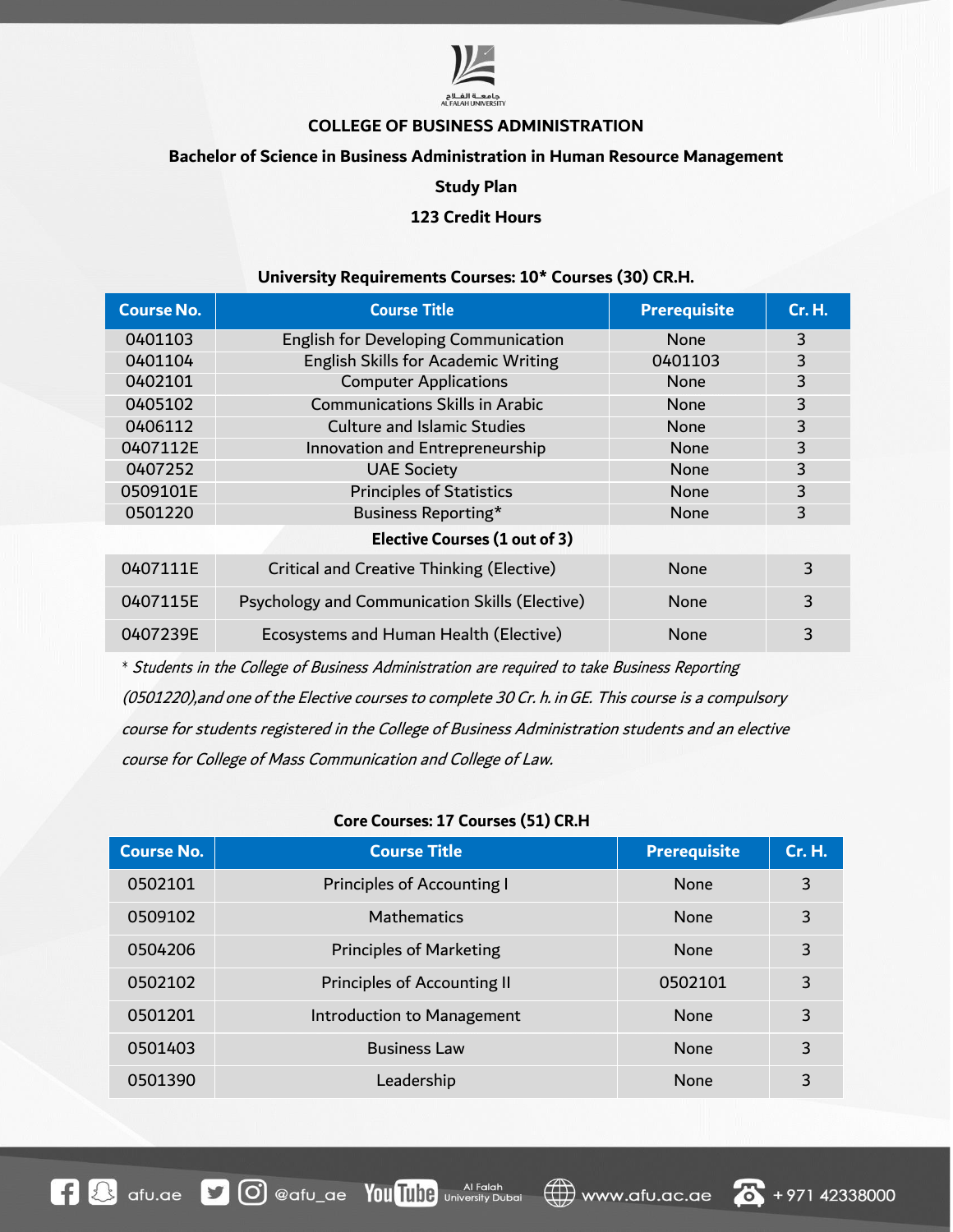

| 0501204 | <b>Business Research Methods</b>    | 0509201     | 3 |
|---------|-------------------------------------|-------------|---|
| 0509210 | <b>Principles of Microeconomics</b> | <b>None</b> | 3 |
| 0509220 | <b>Principles of Macroeconomics</b> | <b>None</b> | 3 |
| 0503201 | <b>Managerial Finance</b>           | 0502102     | 3 |
| 0501305 | <b>Operations Management</b>        | 0501201,    | 3 |
|         |                                     | 0509201     |   |
| 0501303 | Organizational Behavior             | 0501201     | 3 |
| 0501201 | <b>Business Ethics</b>              | <b>None</b> | 3 |
| 0501402 | <b>Strategic Management</b>         | 0501303     | 3 |
| 0506203 | Management of Information Systems   | 0402101,    | 3 |
|         |                                     | 0501201     |   |
| 0509201 | <b>Statistical Models</b>           | 0509101E    | 3 |
|         |                                     |             |   |

# **Major Courses: Human Resource Management Specialization (10) Courses (30) CR.H**

| <b>Course No.</b> | <b>Course Title</b>                         | <b>Prerequisite</b> | <b>Cr. H.</b>  |
|-------------------|---------------------------------------------|---------------------|----------------|
| 0505301           | Human Resource Management                   | 0501303             | 3              |
| 0505302           | Human Resource Development                  | 0505301,            | 3              |
|                   |                                             | 0501303             |                |
| 0505303           | Human Resource Analytics                    | 0505301             | 3              |
| 0505304           | <b>Managing Performance</b>                 | 0505301,            | 3              |
|                   |                                             | 0501303             |                |
| 0505401           | <b>Compensation and Benefits Management</b> | 0501303,            | 3              |
|                   |                                             | 0505301             |                |
| 0505402           | Human Resource Planning and Recruitment     | 0505301             | 3              |
| 0505413           | Employee Relations and Labor Law            | 0501403,            | 3              |
|                   |                                             | 0505301             |                |
| 0501425           | <b>Change Management</b>                    | 0501303             | 3              |
|                   |                                             | 0505302,            |                |
| 0505425           | Strategic Human Resource Management         | 0505304,            | $\overline{3}$ |
|                   |                                             | 0505401,            |                |
|                   |                                             | 0505402,            |                |